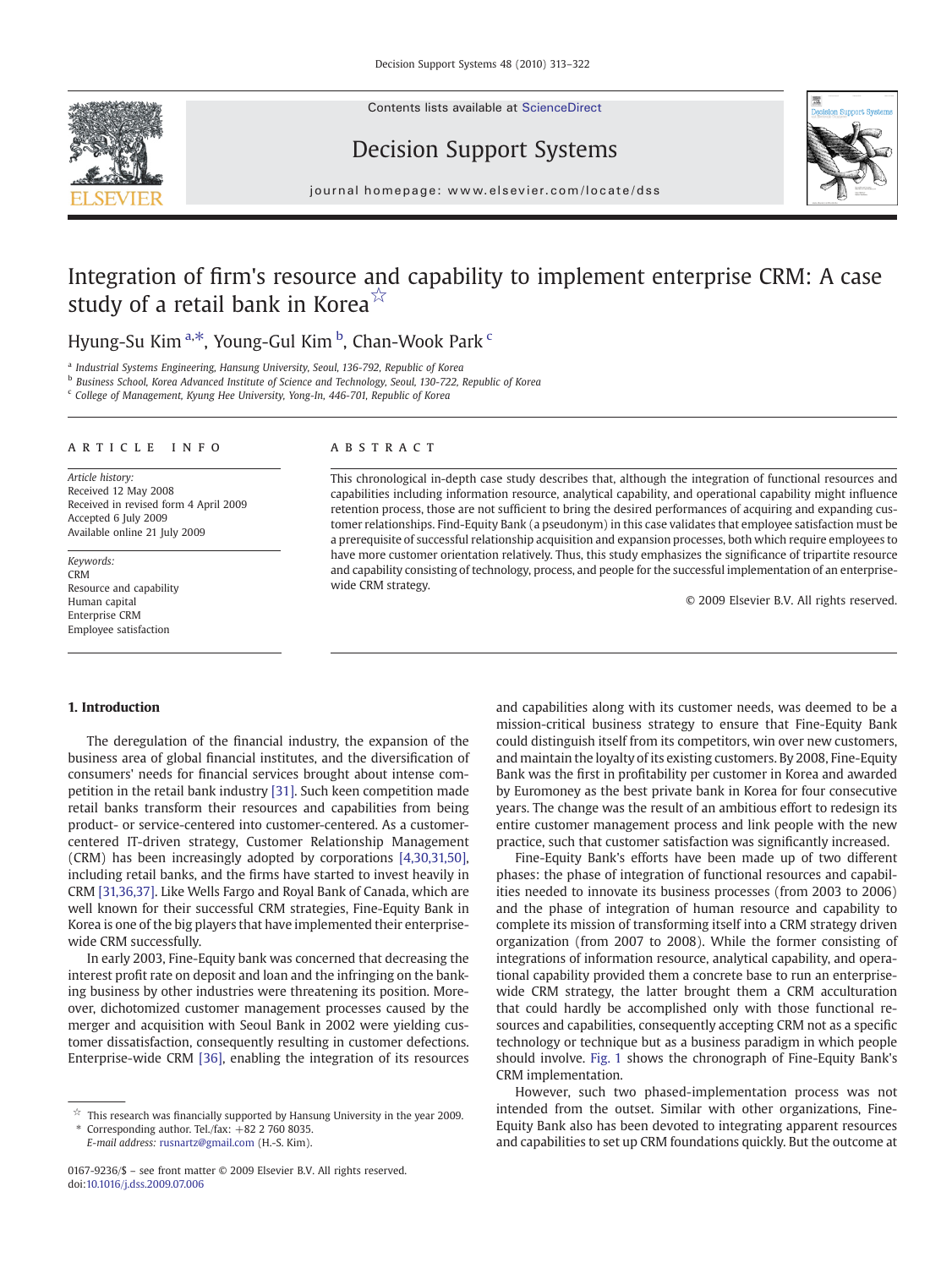<span id="page-1-0"></span>

Fig. 1. Chronicle of Fine-Equity Bank's CRM implementation.

that time could not meet their original expectations; the result did not come from a fully-realized CRM strategy actually. After a corporatewide diagnosis, they found that they have been missing another critical factor: the people. Its impacts have been reflected obviously in the performance indexes, having them put the human resource into the second subject of integration.

This case illustrates which resources and capabilities companies should consider integrating to run CRM as a corporate business strategy. We show the limitations of CRM implementation driven by the integration of physical information systems (IS) through an empirical case, implying that the consideration of human resource and capability should be involved in the process of CRM implementation. To do this, we first review several theoretical backgrounds of organizational resources and capabilities for implementing CRM strategy, then illustrate step by step the circumstances they met and their efforts to overcome. In the last section, we discuss the managerial implications and suggest a conceptual model of successful CRM implementation.

#### 2. Theoretical background

#### 2.1. Resource-based view

This study is grounded on the resource-based view (RBV). The theory of RBV has been considered as a fundamental framework for measuring IT performance [\[22,25,34,40\]](#page--1-0). In the context of IT performance measurement, three underlying assertions have been made: (1) resource heterogeneity [\[1,12\]](#page--1-0), (2) resource immobility [\[1,12\],](#page--1-0) and (3) resource bundling [\[12,34\].](#page--1-0) Resource heterogeneity means that resource factors for implementing IT-driven strategies such as CRM may differ according to territories, industries, and firms. In addition, resource immobility and bundling also seem closely related to successful CRM implementation. For example, one of your competitors may try to replicate your CRM initiative by purchasing and deploying the same set of CRM hardware and software as yours. Can they deliver the same level of CRM performance as yours? The answer will be "no" since a firm's CRM resources consist of not only tangible hardware and software but also a number of intangibles such as customer-oriented people, process, organization, and culture. These intangible CRM resources are by nature inimitable and should be bundled with the rest of the tangible resources to create sustainable competitiveness for the firm [\[12\].](#page--1-0)

### 2.2. Integration of organizational resource and capability for CRM implementation

Common to all RBV approaches in IS literature is that it provides a systematic framework to explain which resources and capabilities a company explores and reinforces for successful IS implementation. Drawing on the RBV, Melville et al. [\[25\]](#page--1-0) provided a model of IT business value by integrating the various strands of research into a single framework. Their integrative model comprises three different domains: (1) focal firm (company level); (2) competitive environment (industry level); and (3) macro environment (territory or country level). In their conceptual model, they emphasize that a company should align not only IT resources such as technical IT resources (TIR) and human IT resources (HIR) but also complementary organizational resources including non-IT human resources, culture, policies, and rules to create value generating processes. Other major studies based on RBV have been on the same line with the study of Melville et al. [\[25\].](#page--1-0) Peppard and Ward [\[32\]](#page--1-0) stressed that, to convert a company's IS into a core competency, business process and structure should be harmonized in organizing level, which competency would come from three components in resource level: business, technology, and people's behavior and attitude. It is because the expression of a particular competence in an organization depends on people applying their knowledge, integrating their knowledge, interacting with others and coordinating their actions [\[32\].](#page--1-0) Similarly, Hess et al. [\[14\]](#page--1-0) suggested a tightly-linked system of data, people, and tools as complementary components to make marketing decisions effectively. In short, RBV provides a balanced view of technology, process, and people as critical components for successful IS implementation, which in turn results in a favorable organizational performance. Though CRM literatures have scarcely adopted RBV as their direct theoretical foundation, the tripartite approach addressed above has been considered as an indispensable condition for successful CRM implementation as well. Table 1 summarizes the critical resources and capabilities for CRM implementation in the perspectives of technology, process, and people discussed in RBV.

Fine-Equity Bank placed their focuses on information resource, analytical and operational capabilities, and employee satisfaction and customer orientation in terms of technology, business process, and human resource, respectively. In the early stage of their CRM implementation project, integrating information resources and analytical/ operational capabilities provided them a physical foundation to develop a company-wide CRM strategy. However, they learned before long that any CRM project neglecting human resource would not reach their organizational objectives because CRM is inherently a business strategy driven by not technology but people [\[7,41\]](#page--1-0). Their second efforts to engage people in CRM practices provided them a cultural motivation to internalize it.

Table 1 Prior studies related to key resources and capabilities on CRM success.

| Category                | Resources and capabilities for CRM     | Addressed by             |
|-------------------------|----------------------------------------|--------------------------|
| Technology              | - Customer information integration     | [11, 20, 24, 26, 31, 43] |
|                         | - Data/IS quality                      | [11, 15, 35, 37, 39]     |
|                         | - Width and depth of CRM functions     | [19, 37, 43]             |
|                         | - Integration with legacy/other IS     | [11, 19, 24]             |
| <b>Business process</b> | - Support for customer life cycle      | [5,31,36,39,45]          |
|                         | - Functional CRM process (plan-do-see) | [16, 43, 49]             |
|                         | - Decision making process              | [18, 19, 43, 49]         |
|                         | - CRM performance measurement          | [17, 19, 49]             |
| Human resource          | - Employee satisfaction                | [2,10,19,42]             |
|                         | - Customer-oriented attitude           | [10, 17, 23, 49]         |
|                         | - Skills and experiences               | [2,11,17,36,49]          |
|                         | - Management supports                  | [11, 17, 36, 42]         |